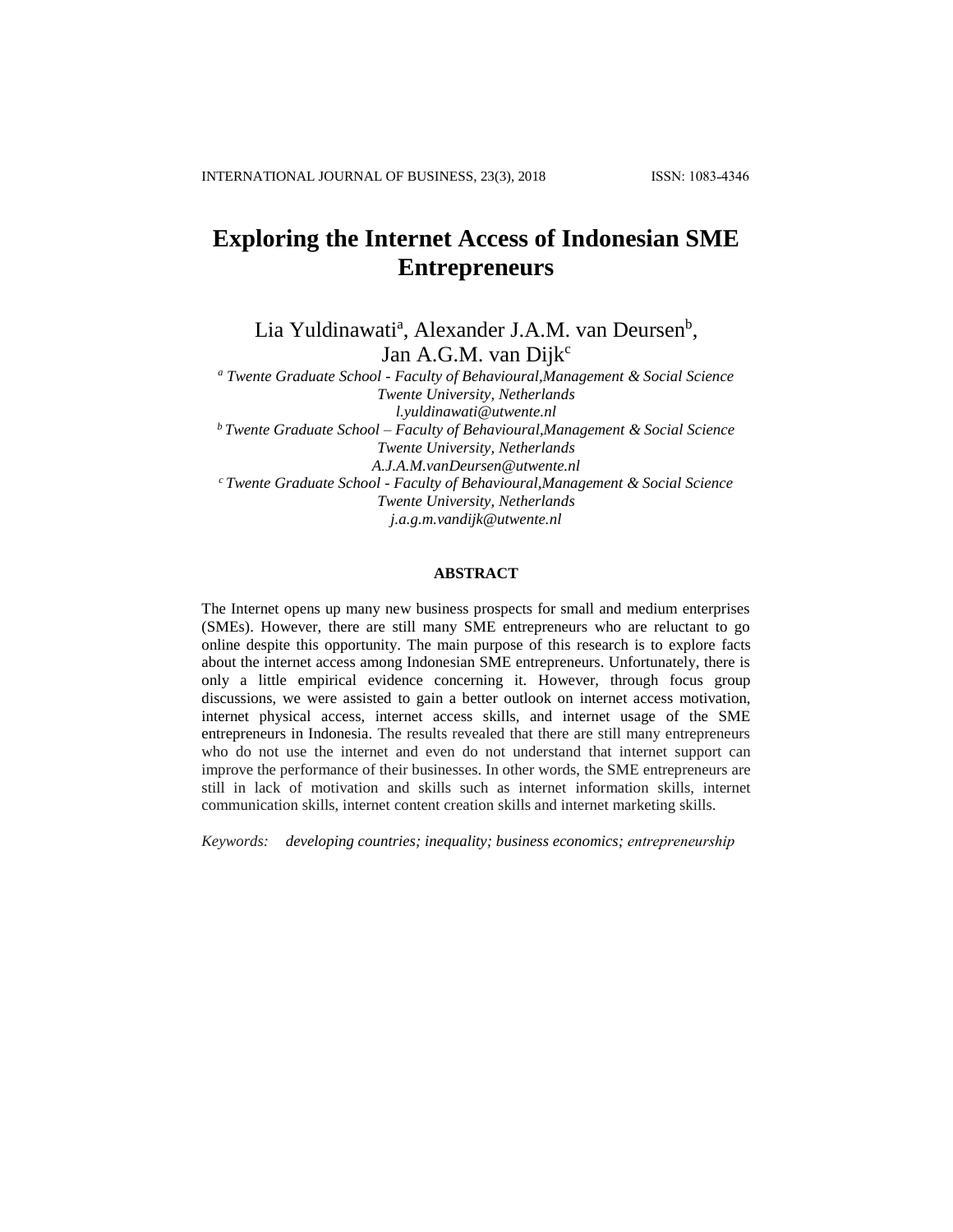#### **I. INTRODUCTION**

The Internet provides many potential benefits for organizations. Small and medium enterprises (SMEs) can utilize the internet to improve their competitiveness (Hashim, 2007); using the internet will make them more competitive and the barriers to build a global business can be overcome (Quelch and Klein, 1996). The rapid provision of information allows entrepreneurs to save time and reduce the efforts required in the management process (Singh, 2012). In addition, the internet facilitates cost reductions and opens access to global markets (Moen et al., 2008; Ekawati, 2011). Furthermore, the internet enables SMEs to reduce operational costs including in marketing, distribution, and management (Behrendorff and Goldsworthy, 2009) The Internet also offers market information (Sijabat, 2007).

As a whole, the internet is an important enabler for the growth, productivity, and efficiency of a business (Behrendorff and Goldsworthy, 1996). Social media such as Twitter, Facebook, and YouTube are used by SMEs as a communication tool (Dibb and Carrigan, 2013; Kautsarina, 2013). Due to the benefits of the internet, some companies are motivated to make changes and start using it in order to take advantage of more advanced applications, such as e-Commerce (Fahri and Timothy, 2008). When SME entrepreneurs are motivated to start doing online activities such as sharing business information, maintaining business relationships, and conducting business transactions, it means that the SME entrepreneurs have started to conduct e-commerce activities (Nurhidayati and Dyna, 2015).

In this contribution, we exclusively focus on the internet access among SME entrepreneurs in Indonesia. In the Asean E-Commerce Database Project (2010), Indonesia is considered a pioneer with approximately 30 million internet users. However, only 20% of the Indonesian SMEs have adopted the internet. This becomes a concern of the Indonesian government in facing the ASEAN Economic Community (AEC) in which goods, services, investment, labor, and capital flow freely. Although the establishment of the AEC can catalyze economic growth and strengthen Indonesia's position in the world of global economy, the SMEs in Indonesia may experience difficult times in facing global business competition. Therefore, using the Internet is very important for them to move forward.

More insight is needed in addressing issues affecting Internet access among Indonesian SME entrepreneurs. Understanding what factors affect internet access will provide input for policies that help SMEs do business using the internet. In this contribution, we consider Internet access as a four-stage process which includes motivation, access material, Internet skills, and the frequency and type of Internet usage (van Dijk, 2005). The overall research question is: "What is the Internet access level of SME entrepreneurs in Indonesia?"

# **II. THEORITICAL BACKGROUND**

#### **A. Internet Access**

Four steps of access to digital technology are motivation, material, skills, and usage (van Dijk, 2005). These four important steps in internet access are required by individual users in the process of using digital technology.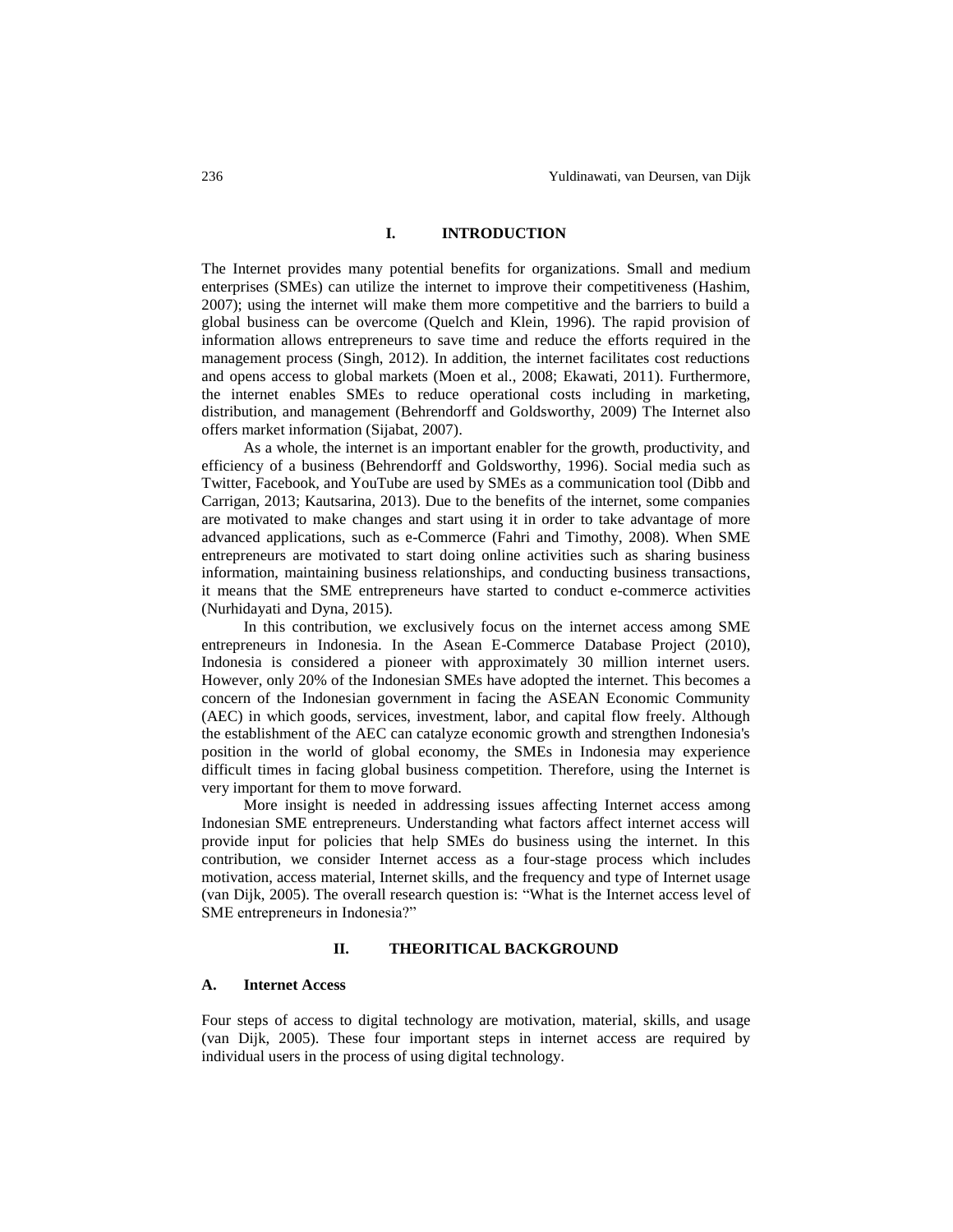#### **1. Motivational access**

There are two kinds of motivation that encourage SME entrepreneurs to use the internet: intrinsic and extrinsic. Intrinsic motivation is related to SME entrepreneurs' interest in their business and their ability to achieve outcomes energically and creatively (Marjolein et al, 2015). As a consequence, they will invest more time to use the internet in business (Marjolein et al., 2015). Meanwhile, extrinsic motivation is related to the benefits and ease of use offered by the internet in business (Davis, 1989; Davis and Warshaw, 1989). van Dijk's idea of motivation is closely related to the individual's attitude toward the use of technology. The group which scores low on attitudes is the one consisting of those who do not like the internet, i.e., the SME entrepreneurs who tend to dislike using the internet, or hesitate to use it (van Dijk, 2005).

## **2. Physical and material access**

Physical and material access involves hardware, software and Internet services, such as computers, smartphones, access to networks and other digital technologies. Regarding the actual access rate to the Internet, by 2015 Indonesia had about 33 million internet users (out of 100 million inhabitants). Based on a survey of Indonesian Internet Service Provider Association (APJII) in 2016, the internet users in Indonesia had by then reached 132.7 million people or 51.8% of the population; however, only 8% of them used the internet for business or commerce. Senior Analyst Mevira Munindra claims that the expenditure figures in the SME sector are still dominated by telecommunication applications and hardwares such as mobile phones, computers, and telecommunications services. This means that the SME entrepreneurs have Internet access in their daily lives, but it is unknown whether they use it for business or social purposes. According to a survey from CNN Indonesia, only 20 percent of SMEs prioritize the adoption of ICT and 15 percent of other SMEs have priority on better management tools (http://www.cnnindonesia.com, offline access Friday, 29/07/2016)

In Indonesia, 44% internet users access the internet through smartphones, 39,28% internet users access the internet through smartphones and laptop, 4,49% internet users access the internet only by laptop. And for gender user 31.55% of male internet users access the internet via pc / laptop / netbook, 70.96% of female internet users access the internet via smartphones. 36% use both pc / laptop / netbook and smartphone, and 8% use smartphones only (APJII, 2017). Previous studies from Heeks (2010) and Kotelnokov (2007) for Asia Pacific, Botelho and da Silva Alves (2007) for Latin America, Nielinger (2003) for India, Mozambique and Tanzania, Molony (2005) for Tanzania; Ismail et al. (2011) for South Africa, and Lal (2007) for India have found that mobile usage is popular among the SME companies and it has a positive impact on them (Busisiwe and Awie, 2017)

Many SMEs suffer from a lack of capital to start and sustain their businesses, making it difficult for them to hire skilled workers, and they are also deficient in hardwares and softwares (Jafarnejad et al, 2013). In developing countries, SMEs still face problems related to the lack of financial resources, poor infrastructure, poor business skills and ICT, poor policy and legal frameworks, and challenges posed by rapid globalization in the form of international competition, and limited access to new markets which make them unable to take maximum benefits.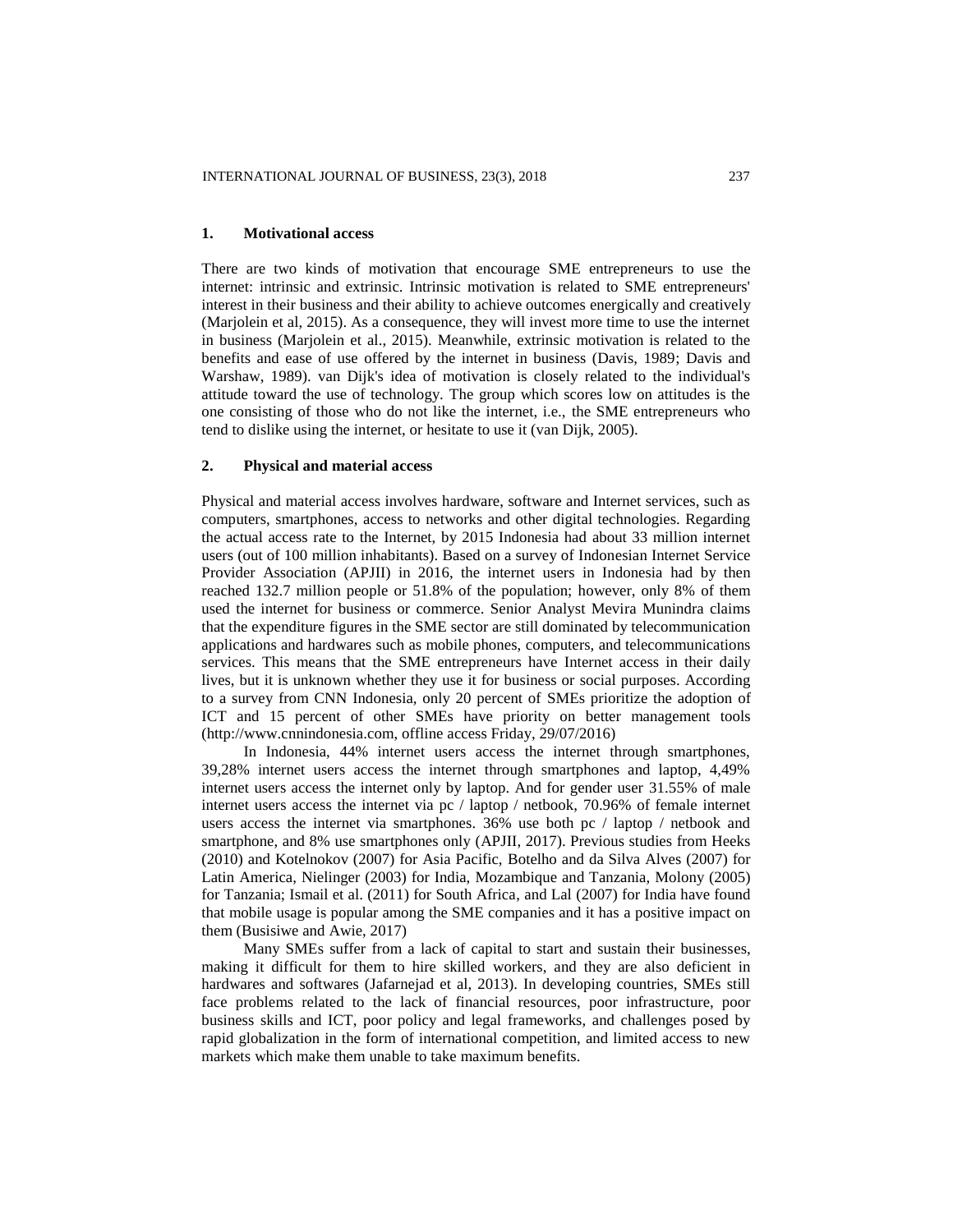There are several barriers to the use of the internet in SMEs, i.e., inadequate business processes, lack of knowledge in terms of internet usage, limited managerial capabilities in Internet usage, limited number of computers and internet connections, lack of trust and security in Internet usage, and limited computer development and maintenance costs (Rizki and Syarifa, 2012).

#### **3. Skills access**

After having the motivation and access, SME entrepreneurs need skills in using the internet for their business. The ICT expertise required by Internet users is basic computer and internet skills such as operating, processing, modifying, accessing and using software, computer hardware and internet devices (Hashim, 2007).

van Deursen and van Dijk have recently developed a framework of five Internet skills: operational skills (technical skills to direct digital media), formal skills (browsing and navigation), information skills (the ability to search, select and evaluate information in digital media), communication skills (the ability to communicate on the Internet), content creation skills (ability to produce content) (van Deursen and van Dijk, 2014). This framework is applicable to general Internet users and it goes beyond the technical use of the Internet by considering the basic skills needed to use the Internet, and the skills required to comprehend and use online content (van Deursen and van Dijk, 2014). This skill framework can also be applied to SME entrepreneurs who need skills to find relevant and reliable information, and communicate with stakeholders such as customers or suppliers through online systems. In fact, SME entrepreneurs still lack the digital knowledge and management skills (Jafarnejad et al, 2013). In order to achieve business goals, SME entrepreneurs need the whole range of skills proposed by van Dijk and van Deursen (2014).

The digital skill framework is however incomplete when applied to the context of SMEs. Therefore, additional skills are needed for doing business online. Internet marketing helps to get new customers, provides services to customers and maintain relationships with customers (Mokhtar, 2015). In this contribution, we add internet marketing skills to the digital skill framework. Internet marketing skills relate to the use of the Internet for business purposes, for example search engine marketing, interactive advertising, email marketing, partnership buiding agreements with other websites, customer service and customer relationship maintenance via Internet (Mokhtar, 2015). Internet marketing skills will open the doors for many business opportunities such as expanding markets, building brands, developing products, and serving customers better (Behrendorff and Goldsworthy, 2009).

#### **4. Usage access**

Usage access concerns the frequency of Internet usage and the type of activities people do online. SME entrepreneurs can use the Internet for information, communication, transaction, or entertainment purposes. The use of Internet business is needed to connect with customers, deal with suppliers, and run internal operations of the company (Cronin, 1995). Ellsworth and Ellsworth, 1995 identify (internal and external) communications using e-mail, enterprise logistics used to achieve long-distance "real time" communications, internationalization, competitive advantage (eg by creating new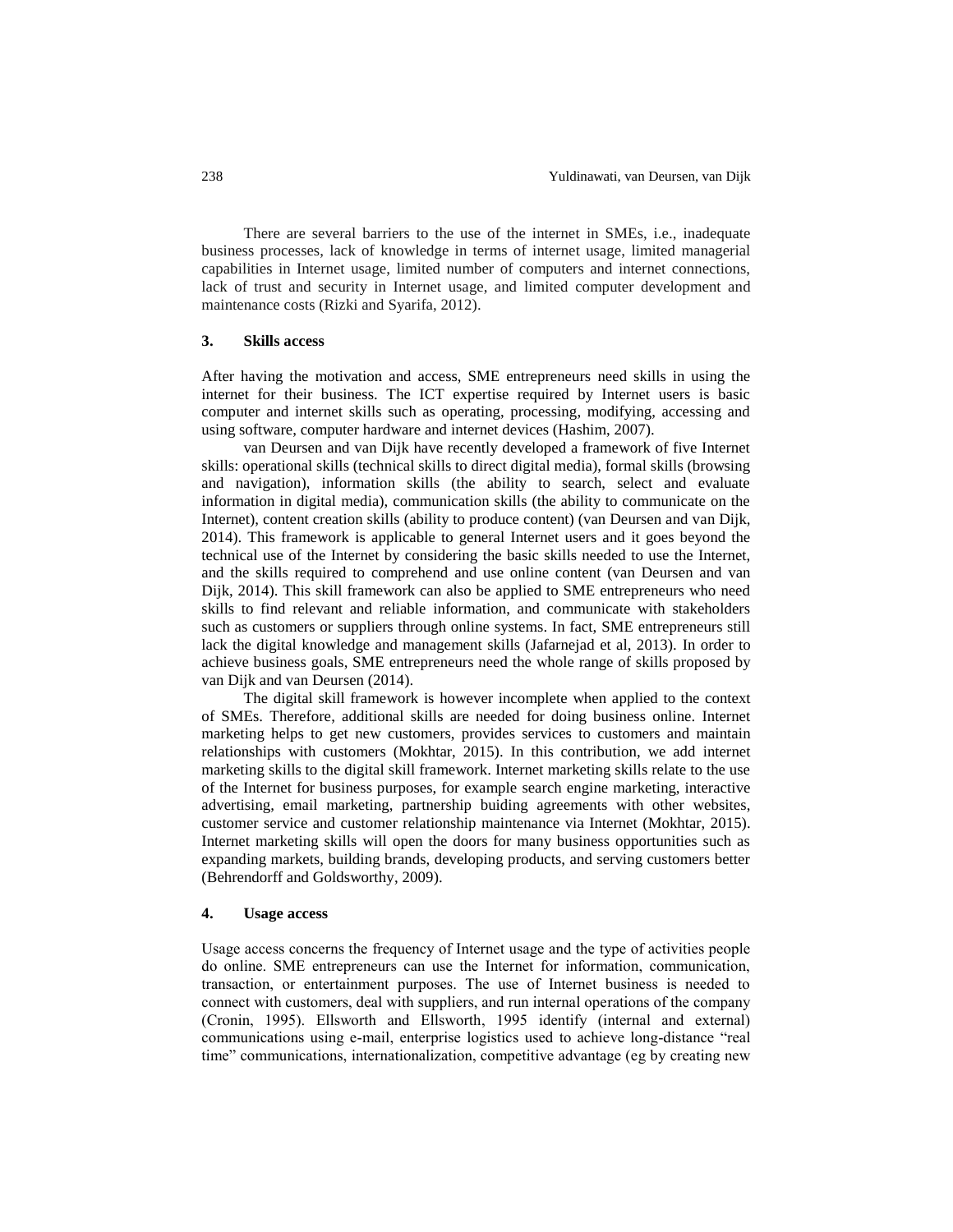product opportunities or cost reductions), online inter-firm collaboration support, information search and retrieval, and the establishment of company website for marketing and sales promotion (Ellsworth and Ellsworth, 1995). Butler and Peppard (1997) categorize Internet goals as follows: (1) to actively communicate with potential customers, (2) to distribute and disseminate information to a global audience. Unlike traditional communication media, the use of voice, video, text, and images on the Internet provides an overview that can be tailored to the needs of the corporation information, (3) to easily deliver products and services to customers unlimited by time and place, which increases the value of physical products through the use of core information, and (4) to handle transactions, orders, invoice, and othe rbusiness actions.

#### **III. METHOD**

We conducted focus group discussions (FGDs) with SME entrepreneurs in order to uncover factors affecting opinion, behavior, and motivation. We wanted ideas to emerge from the groups. Through the FGDs, we also wanted to understand the different perspectives among the SME entrepreneurs and find pilot test ideas and experiences related to internet access (Krueger and Casey, 2009).

The conceptualized internet access items for this study refer to van Dijk (2005) and van Deursen et al. (2014) about internet skills. There are four specific types of access to digital technology such as: motivation, materials, skills (operational internet skills, formal Internet skills, informational internet skills, communicational internet skills and content creation internet skills), and access usage.

# **A. Sample**

The participants of the focus group discussions were selected with the help of Telkom's Community Development Center (CDC). Telkom is the only state-owned company engaging in the provision of telecommunication and network services in Indonesia. Telkom has two major responsibilities; first is to increase profitability in order to improve the state welfare and the second is to conduct social and environmental responsibility. Telkom's social responsibility is implemented through community and environmental empowerment program in Telkom CDC unit. One of Telkom CDC's programs is a national program which aims at accelerating poverty alleviation through the development of community self-reliance. Each year, Telkom CDC provides financing to SME entrepreneurs to be developed under it. The SME entrepreneurs were invited to one of the focus group sessions.

Forty five SME entrepreneurs who joined Telkom CDC during the period of January-March 2014 were invited to participate in the focus group discussions. Fortyfive invitation letters were sent two weeks before the planned focus group discussions. Confirmations were made by phone and the participants could choose the date and time of their participation. A total of 32 SME entrepreneurs participated in this research; 22 participants were engaged in trading business, six were in the field of services, three were in the industrial business sector and one participant was in the field of plantation. The sessions were scheduled in the period of three days in August 2014. Each session was attended by a minimum of two participants and a maximum of eight participants plus a moderator, observer and others responsible for documentation. A total of six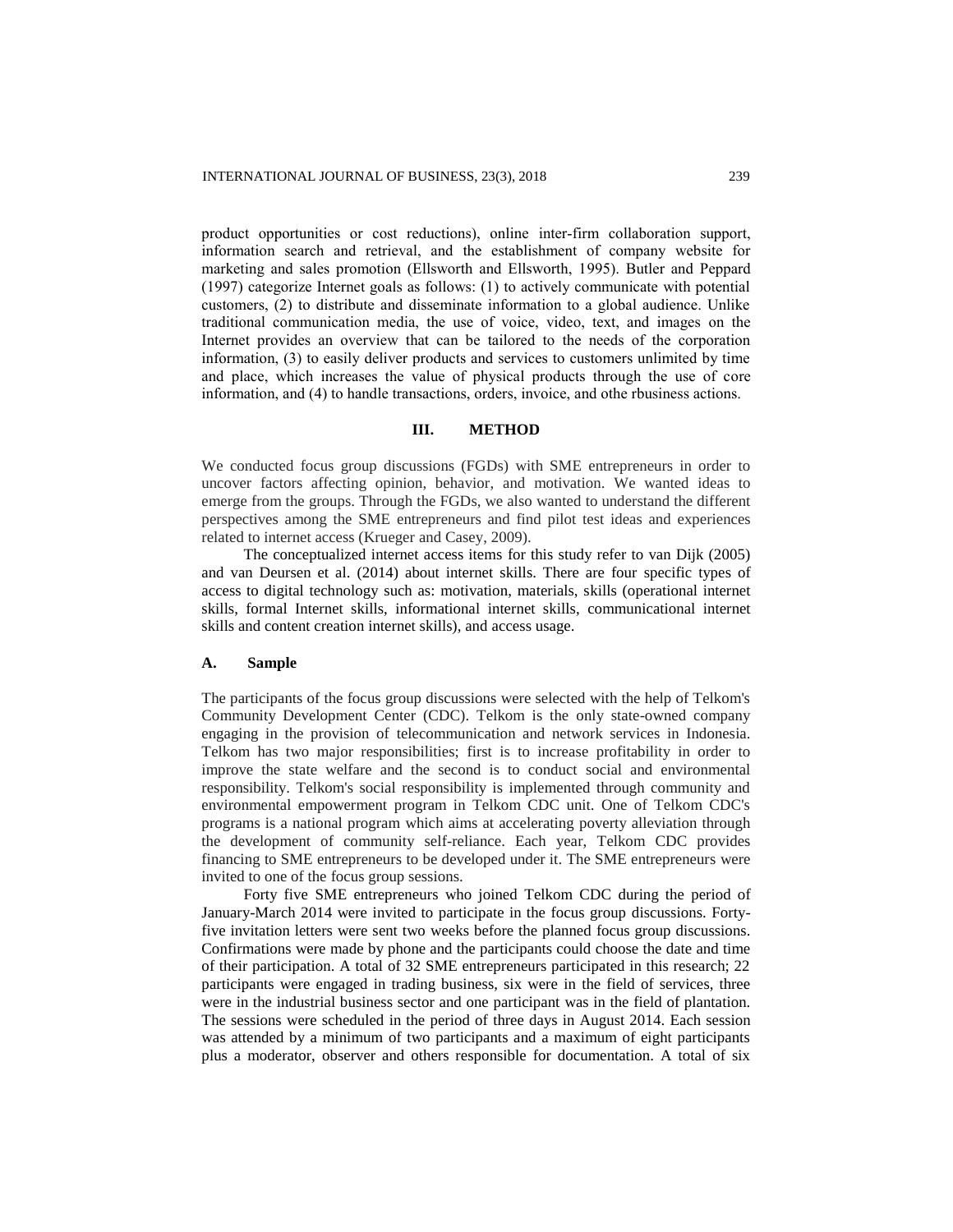sessions were held with a duration of about 2 hours for each.

# **B. Procedure**

On the days of the focus group discussions, the participants were gathered in a room located at Telkom University. The room was facilitated with a table and eight chairs. On the table, nametags, papers, and pens were prepared for each participant. At the beginning of each session, the participants were required to fill in the attendance list and sit on the prescribed chairs. The participants were also asked for their permission for video recordings. Before the real focus group discussions started, as the starting point, the researcher asked some questions to every participant. A list of questions was prepared to serve only as a guideline. Once the focus groups begun, the researcher asked introductory questions such as the participant's type of business. The discussions continued with issues related to internet usage and skills. The researchers tried to maximize the interaction among participants by asking open questions freely enough to be answered in the perspectives of entrepreneurs. The participants answered the questions and engaged in discussions with an issue related to their ICT skills and Internet usage. The observer noted the same thing as the researcher and the person in charge of the documentation recorded the FGD sessions with a video camera.

#### **C. Data Analysis**

To maintain the consistency of the coding process and ensure the reliability (stability, reproducibility, and accuracy) of the content analysis, the second independent researcher was asked to encode the first focus group discussion. Based on the coding scheme, the second researcher encoded the transcript without intervention from the principal researcher. The lead researcher and the independent coder discussed disagreements and repeated the coding process for the other focus group discussions. From the first group participants, the similarity obtained is 71%. From the second group with two FGD participants, the similarity obtained is 83%. The third group with four participants has a similarity of 73%. The fourth group with eight participants has a similarity of 75%. The fifth group with six participants has a similarity of 70%. And the sixth group with six participants has 73% in common. The average total agreement is 74%. The results of the meassurement value of agreement show that the research consistency data is good.

#### **IV. RESULTS**

The group-categories used refer to the conceptual Internet access from van Dijk (2005). They are four specific types of access to digital technology: motivation, material, skills, and usage access.

# **A. Motivational Access**

In general, 28 participants in the focus groups were motivated to use the Internet for business purposes, especially to communicate with clients, send and receive orders through email and messaging applications, search for business information. Four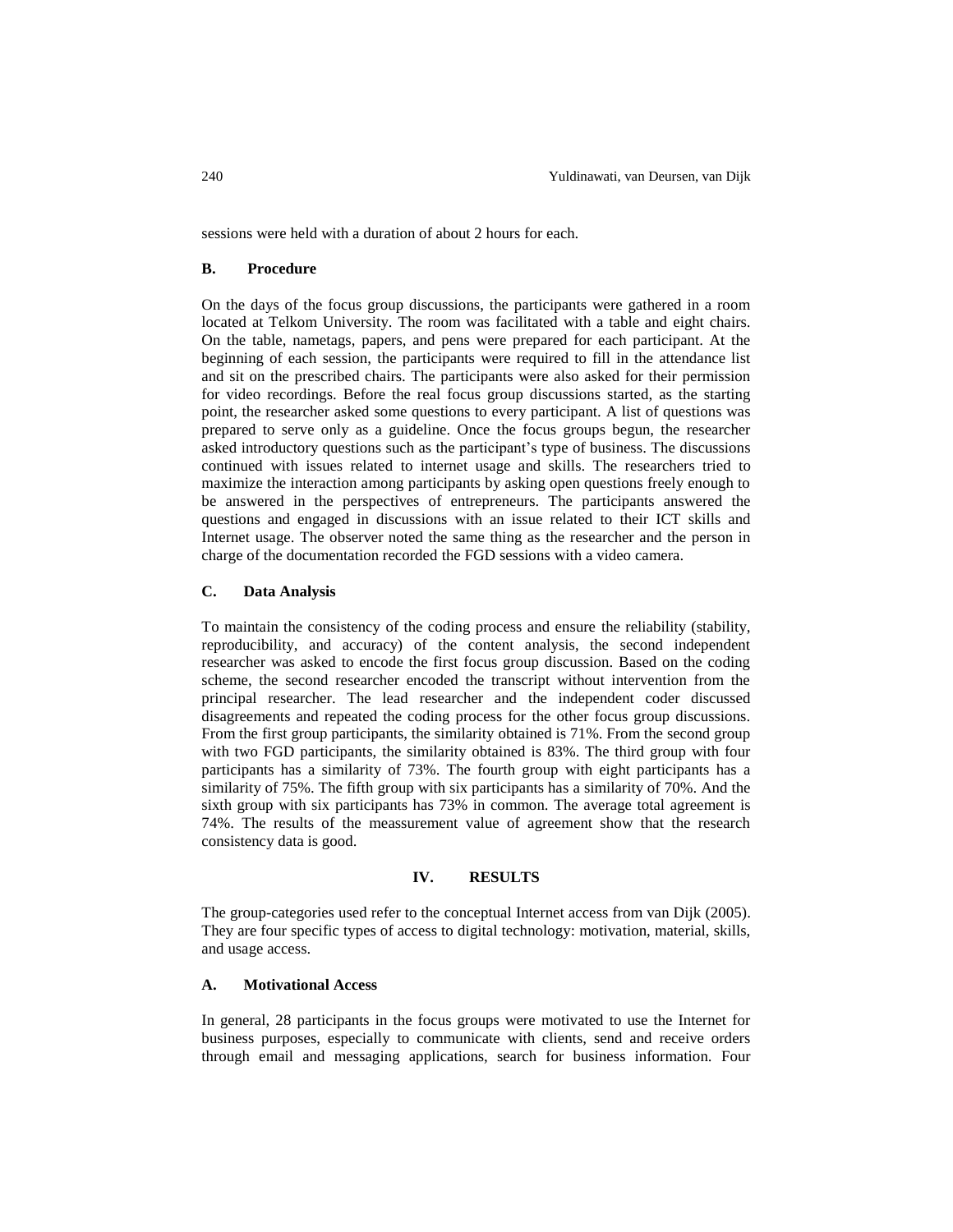participants were unmotivated for different reasons. Participant 1 emphasized that he did not yet have the courage to use it. Participant 11 showed disinterest because he did not know how to use the Internet, and participant 13 had an opinion that face-to-face contact with clients is a better way to do business. Participant 10 was not motivated to use the internet because he had no intention of using the internet on the grounds that it was not needed.

# **B. Physical and Material Access**

Physical and material access includes having internet connection and hardware and using software. Four participants of the focus group claimed not to be motivated to use the internet even though they did use smartphones, they furthermore admitted that their smartphones were only used for calling and text messaging. Among the 28 participants who are interested in using the internet, there is a small group of six participants who scarcely used it, or only tried it once. The materials used were desktops, laptops, and smartphones. These participants did not use social media and only scarcely used Blackberry messenger (BBM).

Four participants did not know that they had used the internet because they did not realize that the use of BBM for communication with others was also a kind of internet use.

Participant 28: *"So far, I have not started using the internet for business yet, but I've been using BBM and whatsapp."*

Participant 8: *"I never use the internet until now, I only use BBM because I am a bit technology illiterate and I do not have someone to teach me."*

The last 18 participants have used the Internet on a regular basis. The physical access is also about the connection type. The SMEs still think that the cost of installing the connection is expensive while their capital is limited. They also still perceive that their market is limited, so there is no need for physical access. Eight participants from 32 participants mentioned in detail about the obstacles they face, such as bad internet connection, limited market so that they do not need to do business online, it is difficult to use internet alone, they do not understand English, they feel comfortable only by using PC because the screen is wide, consequently they can not access the internet any time he wants.

Participant 1: *"I have not used the internet because the connection is not supported."*

Participant 18: *"My market is limited only covering Soreang area."*

# **C. Skills Access**

Two participants admitted that they lack the internet capability because they scarcely used it. Furthermore, six participants claimed to be struggling with basic operational skills. These participants need support.

Participant 1: *"Frankly, I'm still blank about how to use the internet, I've never tried using Google."*

Participant 4: *"I do not have enough internet capability, I rarely use email*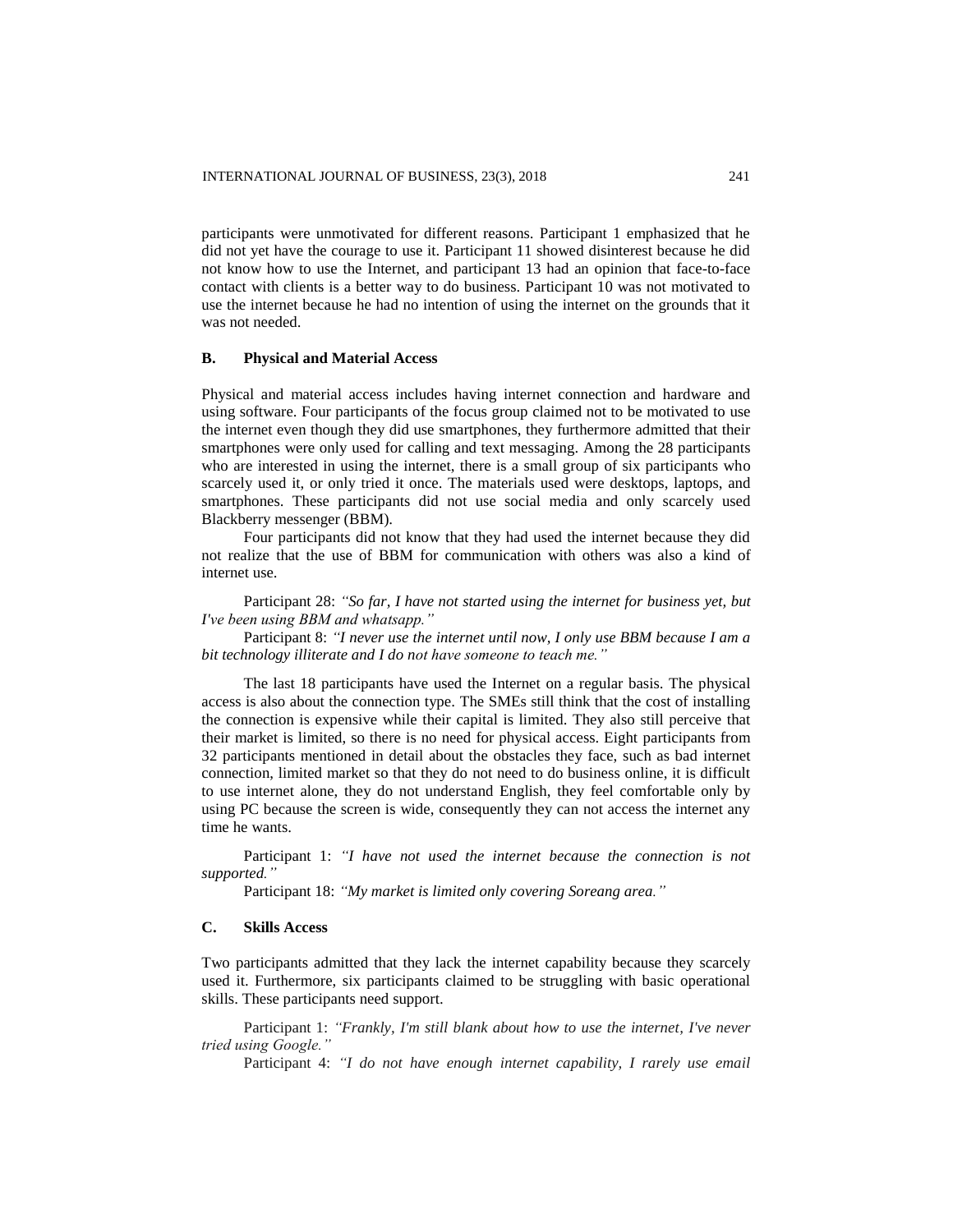*because my child is who handles the account."*

#### **1. Internet operation skills**

Twelve participants revealed that they had an adequate level of operational skills. They could operate the Internet on smartphones, laptops, desktops, or tablets. One of the participants mentioned that he used the internet to open files and search for information, while six participants also used the internet to receive emails. Four participants used the internet to open files, search for information, receive, and send files. One participant performed all activities including ordering products online.

#### **2. Internet information skills**

Eight participants said they had adequate levels of internet information skills and used the internet to search for information. Participant 18: *"I often browse the internet to get information about fashion styles and references for product innovation."*

# **3. Internet communication skills**

Six participants believed they had adequate internet communication skills. Participant 29: *"I use the internet, so the communication with customers becomes easier."*

#### **4. Internet content creation skills**

Four participants claimed to have the internet content creation skills. Participant 22: *"I use the internet to update content, not just open it. I have utilized ICT especially website, facebook, twitter, fanpage etc. For the future, I plan to have a master program with an e-commerce platform for my family business. That's my plan right now."*

# **5. Internet marketing skills**

Three participants claimed that their internet marketing skills level was adequate. *Participant 5: "I open the web for all business needs, ranging from product sales, information, advertising, and I have made two-way communication through my own website."*

This study has different findings compared to the previous research by van Deursen and van Dijk (2014). It has found out that for SME entrepreneurs, the internet skills consist of operational internet skills, internet information skills, internet communication skills, internet content creation skills and internet marketing skills.

#### **6. Usage access**

From the eighteen participants who use the Internet, we can distinguish their usage access in two types: social purposes and business purposes.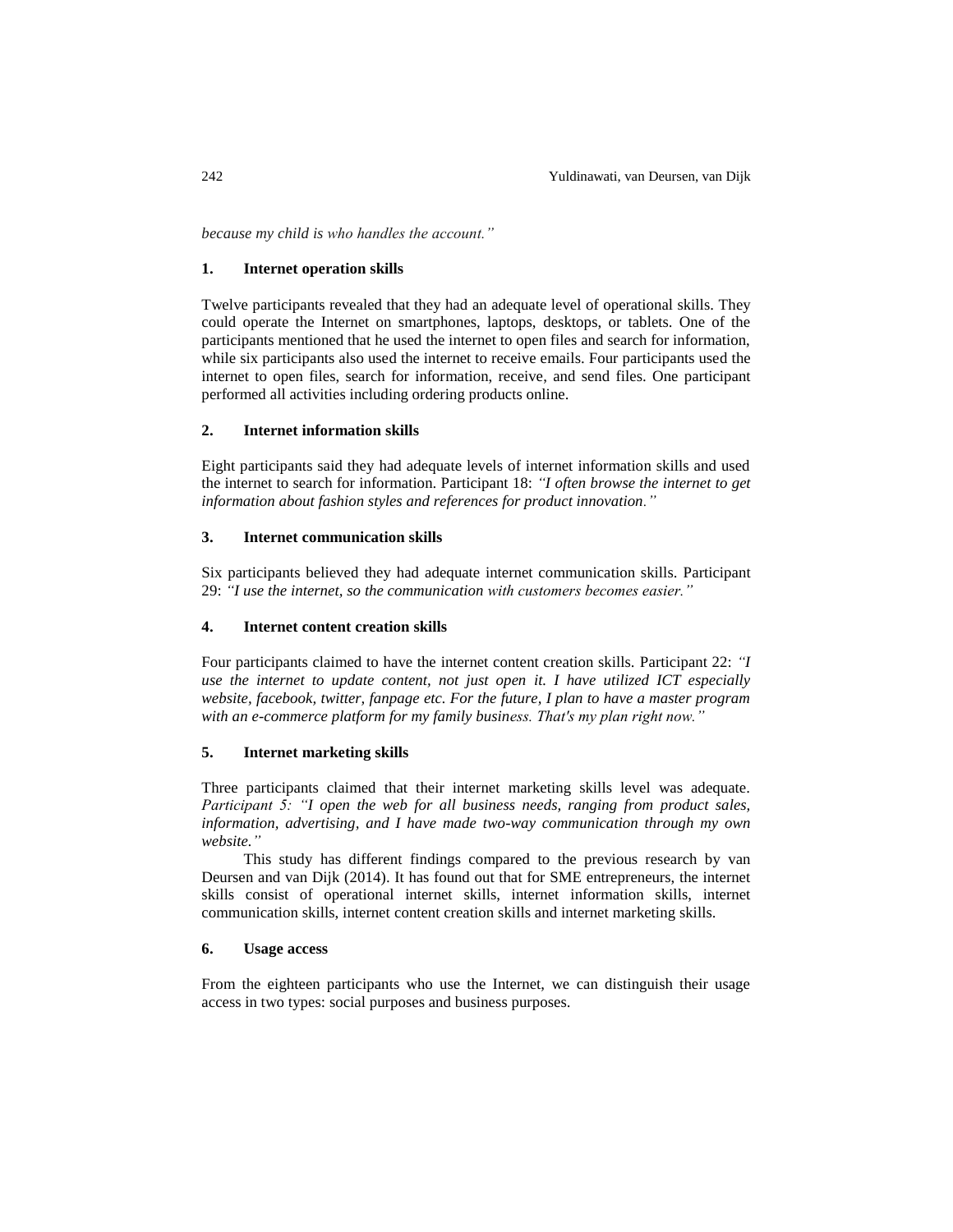## **7. Social purposes**

Four participants used the internet to communicate and search information about social activities. For them, the Internet is functioned primarily for social activities, such as emailing, updating, and uploading personal files to friends and relatives, getting social and global information, transfering money and checking balances from personal accounts.

# **8. Business purposes**

Fourteen participants used the Internet for business purposes, such as email to order goods and sending files, or social media to send notifications to partners and consumers. All participants have Facebook, Twitter, and/or Instagram. These participants furthermore used internet banking for monetary transactions. All participants use BBM for instant messaging and Facebook.

Participant 17: *"I use social media today because it is my main weapon to market my products."*

These entrepreneurs have used the Internet to expand their business networks, such as to find buyers and customers and build business partnerships through internet applications such as tokopedia and bukalapak. They can expand their network further by using the Internet as an information system and to build their business community. The main obstacle seems to be the lack of knowledge about additional potential benefits the Internet may offer.

Participants use the internet for both individual and business purposes. Most online activities are about friendship, interests, dating, financial exchange, entertainment, travel and more (Erwin, 2008). SME entrepreneurs use the internet to provide insight and introduce their products and brands (Carsten, 2016).

## **V. DISCUSSIONS**

#### **A. Main Findings**

The main purpose of this research is to identify and explore internet access of Indonesian SME entrepreneurs. Internet access is considered a sequential process that includes motivation, material, skills, and usage. Some SME entrepreneurs already got problems with the first stage, motivation. Four entrepreneurs do not use the Internet because they do not understand that the support the Internet can offer for their business performances. Some entrepreneurs do not have sufficient knowledge or lack of Internet capability, even at the basic operational level. This makes it difficult for them to perform the skills of information, communication, content creation, and Internet marketing. Most SME entrepreneurs do not have many employees, therefore the operational internet skills are important for all the employees hired. Policies should aim at improving the operational internet capabilities, so the entrepreneurs can start using information skills that will help them take business actions such as decision making and selecting information that is appropriate for their business needs.

The SME entrepreneurs are also advised to train their Internet communication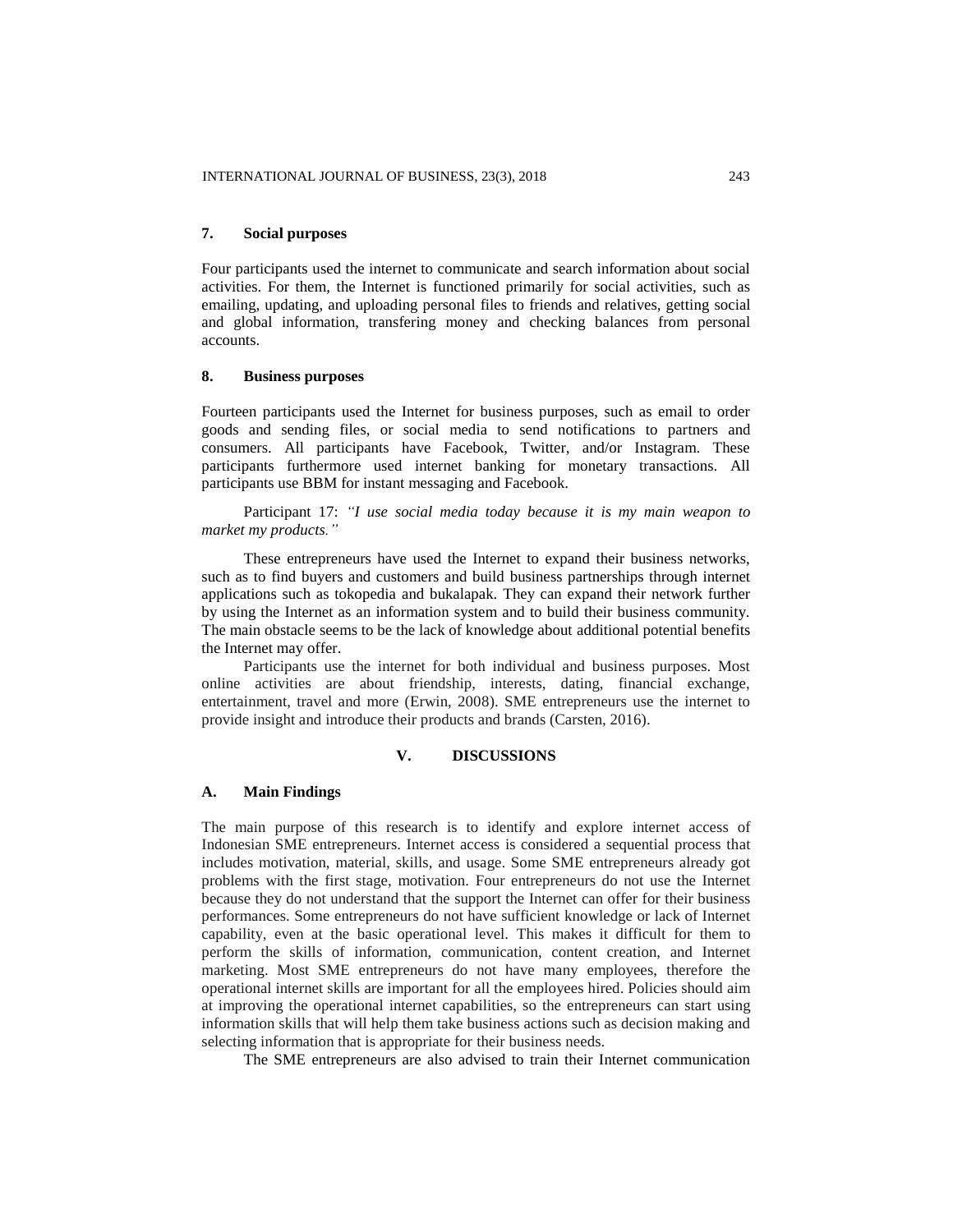skills to improve internal communication (among co-workers) and external communications (with business partners and consumers). This is related to how the SME entrepreneurs interact through the internet, share information, and conduct transactions with customers using an internet connection. For internet businesses, the SME entrepreneurs must master internet content creation skills, they should also be able to develop content such as infographics, create attractive designs, make product information to be liked and can influence consumer decisions. Internet marketing skills are the next level to be mastered by the SME Entrepreneurs. They must have the ability to attract consumers to make purchasing decisions. They can use social media as a medium of marketing through the internet and they must also be able to build relationships with customers.

Only less than half of the interview participants use the internet for business purposes. They have limited market coverage and are unable to use many potential possibilities. The SME entrepreneurs who understand the potential of the internet can see the development of their business at the present time and in the future. To further support the SME entrepreneurs, policies must focus on the benefits they can obtain. The use of BBM for instant messaging is still very popular among the SME entrepreneurs. Smartphones help entrepreneurs to always know their business development. The allin-one device will allow the users to create automated email receipts, cash payment logs, and customer invoices. The top uses of smartphones in the SME business are for sending and receiving emails, and general organizations.

Considering how the internet can be utilized, we can conclude that there is plenty of room for business improvement. SME entrepreneurs should improve their business activities through online communication and collaboration among the SME companies. SME entrepreneurs should be able to use websites for online communication and online information for marketing and sales promotion.

#### **B. Policy Advice**

The main policy suggestion derived from this study is that the SMEs should learn how to maximize the use of ICTs for their business activities. With the internet, SME entrepreneurs can initiate and trade much easier, faster, and cheaper (Mbyuyisa and Leonard, 2017). They can improve communication, accessibility to information, information distribution, and access speed for completing tasks (Lawrence, 2010). In order to run globally, Indonesian SMEs should be able to develop themselves by adopting e-commerce (Rimantas, 2004). It will take concerted efforts to raise awareness among SMEs about the benefits of ICT implementation so that they can become more productive and competitive. We also hope that internet capability will equalize the competence of SME entrepreneurs. Especially for Indonesian SME Entrepreneurs. With this result, it is expected that SME entrepreneurs can face Asean Economic Community in its best level: having interactive website and networking capabilities, demonstrating high internet capability for business, mastering internet business skills and becoming innovative in ICT literacy.

# **VI. LIMITATION AND FUTURE RESEARCH**

This qualitative study has found that there are still some fundamental issues about the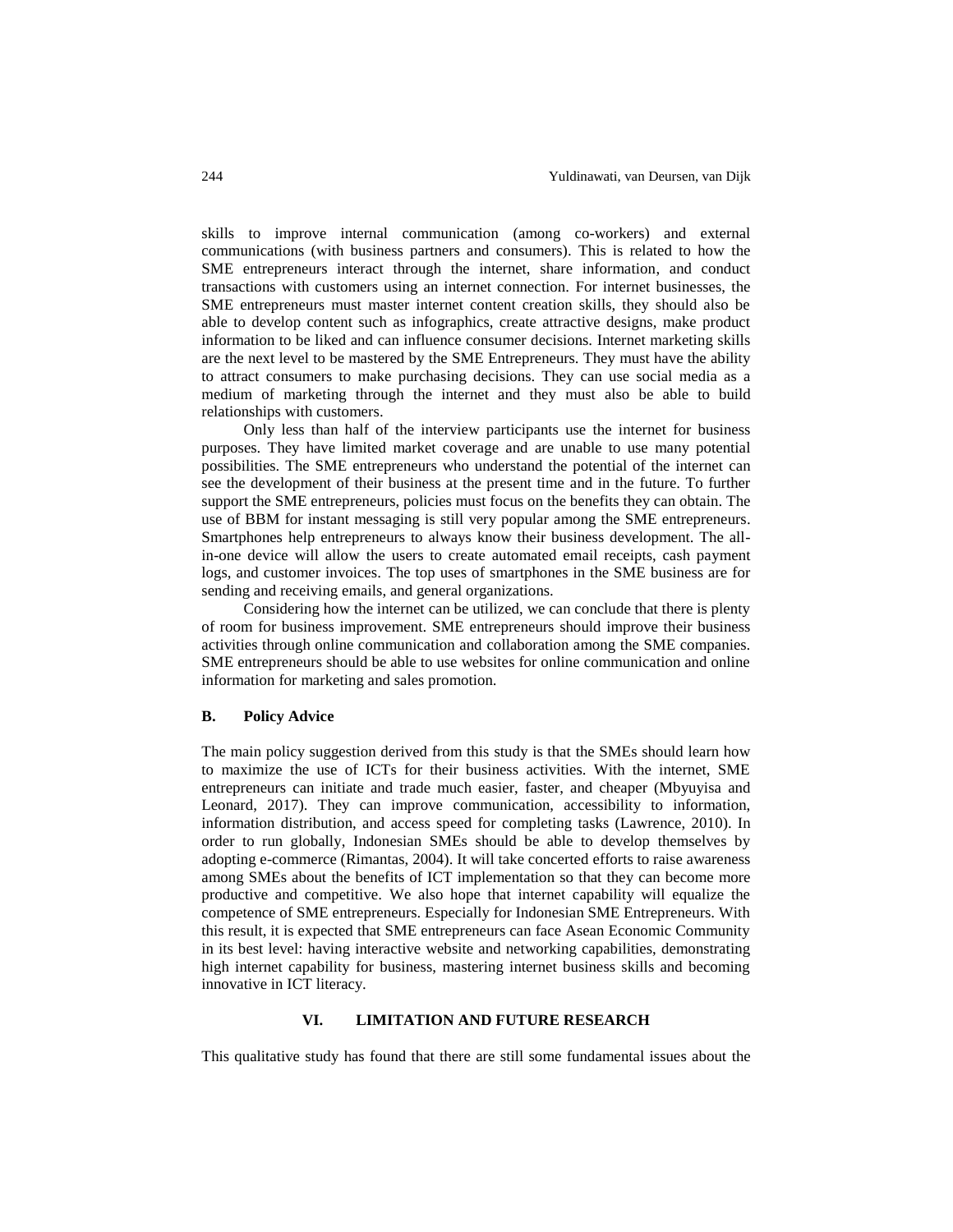Internet access for SME entrepreneurs, i.e., some entrepreneurs have no motivation to use the internet in their business. In addition there are also SME entrepreneurs who are not encouraged to use the internet because they have problems with internet access and the skills to use it. Another problem is indicated by the lack of connections or capital constraints and market limitations of physical and material access.

In fact, the major drawback is the limited number of focus group samples which may mean that involving only a few types of SME businesses is not enough to assume the generalization of these findings. Therefore, in order to obtain more refined results and more accurate solutions, it would be necessary to conduct a larger quantitative research in the future by adding the number of SME entrepreneurs from different groups to be analyzed to validate our research results. This study is only intended to list the most obvious and spontaneous reasons in the view of the entrepreneurs themselves and not to respond to questions with a choice of fixed answers made by the survey researchers.

The future research should explore quantitatively the determinants which contribute to internet access, especially on the skills of the Indonesian SME Entrepreneurs, and measure qualitatively the level of the Internet skills of SME entrepreneurs through assessments or tests.

#### **REFERENCES**

- Alampay, E.A., 2008, "Filipino Entrepreneurs on the Internet: When Social Networking Websites Meet Mobile Commerce." *Science, Technology and Society*, 13(2), 211-231.
- APJII, 2017, "Penetrasi and Perilaku Pengguna Internet 2017", Asosiasi Penyelenggara Jasa Internet Indonesia, 17-20
- Behrendorff, G., and M. Goldsworthy, 1996, "Electronic Commerce for Small to Medium Sized Enterprises, Centre for Electronic Commerce." Monash University, Australia, *SME World Online*, 2009.
- Butler, P., and J. Peppard, 1997, "Consumer Purchasing on the Internet: Processes and Prospects." Working paper, Trinity College, Dublin.
- Caniëls, M.C.J., H.K.L. Lenaerts, and C.J. Gelderman, 2015, "Explaining the Internet Usage of SMEs: The Impact of Market Orientation, Behavioural Norms, Motivation and Technology Acceptance," *Internet Research*, 25(3), 358-377.
- Cronin, M.J., 1995, *Doing Moile Business on the Internet: How the Electronic Highway Is Transforming American Companies*. Van Nostrand Reinhold, New York.
- Davis, F.D., 1989, "Perceived Usefulness, Perceived Ease of Use, and User Acceptance of Information Technology." *MIS Quarterly*, 12, 319-340.
- Davis, F.D., R.P. Bagozzi, and P.R. Warshaw, 1989, "User Acceptance of Computer Technology: A Comparison of Two Theoretical Models." *Management Science*, 35(8), 982-1003.
- Ekawati, N.W., 2011, "Jejaring Sosial/Facebook Sebagai Media E-Pengecer." *Buletin Studi Ekonomi*, 17(2), 3-6.
- El-Gohary, H., 2012, "Factors Affecting E-Marketing Adoption and Implementation in Tourism Firms: An Empirical Investigation of Egyptian Small Tourism Organisations." *Tourism Management*, 33, 1256-1269.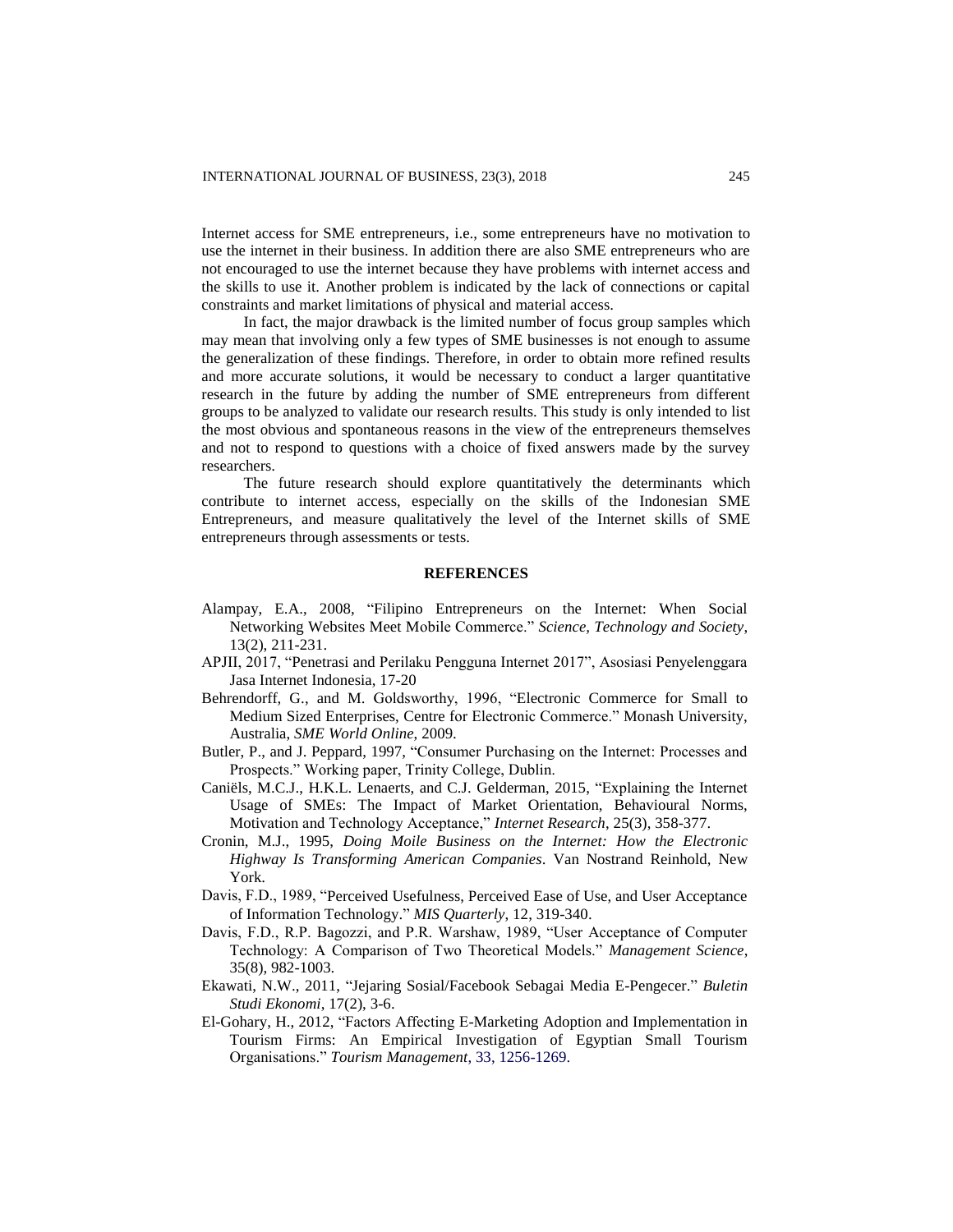- Ellsworth, J., and M. Ellsworth, 1995, *Marketing on the Internet: Multimedia Strategies for the World Wide Web*. John Wiley and Sons Inc., New York.
- Hashim, J., 2007, "Information Communication Technology (ICT) Adoption Among SME Owners in Malaysia." *International Journal of Business and Information*, 2(2), 221-240.
- Jafarnejad, A., M.A. Abbaszadeh, M. Ebrahimi, S.M. Abtahi, 2013, "Analysis of Barriers to Entrepreneurship in Small and Medium-sized Enterprises (SMEs)." *International Journal of Academic Research in Economics and Management Sciences*, ISSN: 2226-3624, 2(4), 4.
- Karakaya, F., and T. Shea, 2008, "Underlying Motivations for Establishing E-Commerce Business and Their Relationship to E-Commerce Success." *Journal of Internet Commerce*, 7(2), 153-159.
- Kusumaningtyas, N., and D.H. Suwarto, 2015, "ICT Adoption, Skill and Use Differences among Small and Medium Enterprises Managers Based on Demographic Factors." *Procedia Social and Behavioral Sciences*, 169, 296- 302.
- Krueger, R.A., and M.A. Casey, 2009, *Focus Groups: A Practical Guide for Applied Research*. 4<sup>th</sup> ed., Sage Publications.
- Lawrence, J.E., 2010, "The Strategic Business Value of Internet Usage in Small to Medium-sized Enterprises." *Information, Society, and Justice*, 3(1), 37-50.
- Maldeni, H.M.C.M., and S. Jayasena, 2009, "Information and Communication Technology Usage and Bank Branch Performance." *The International Journal on Advances in ICT for Emerging Regions* (ICTer), 2(2), 29-37.
- Mbyuyisa, B., and A. Leonard, 2017, "The Role of ICT Use in SMES towards Poverty Reduction: A Systematic Literature Review." *Journal of International Development*, 29, 159-197, DOI: 10.1002/jid.3258.
- Moen, O., T.K. Madsen, and A. Aspelund, 2008, "The Importance of the Internet In International Business to Business Markets." *Journal of International Marketing Review*, 25(5), 487-503.
- Moertini, V.S., 2012, "Small Medium Enterprises: On Utilizing Business-to-Business e-Commerce to Go Global." *Procedia Economics and Finance*, 4, 13-22.
- Mokhtar, N.F., 2015, "Internet Marketing Adoption by Small Business Enterprises in Malaysia," *International Journal of Business and Social Science*, 6(1), 59-65.
- Nuray, T., 2011, "The Impact of E-Commerce on International Trade and Employment." *Procedia Social and Behavior Science*, 24, 745-753.
- Quelch, J.A., and L.R. Klein, 1996, "The Internet and International Marketing." *Sloan Management Review*, Spring, 60-75.
- Rimantas, G., D. Panagiotis, 2004, "Internet Role in Lithuania SMEs internationalization." The Fourth International Conference on Electronic Business (ICEB2004) in Beijing.
- Schultz, C.D., 2016, "Insights from Consumer Interactions on a Social Networking Site: Findings from Six Apparel Retail Brands." *Electron Markets*, 26, 203-217, DOI 10.1007/s12525-015-0209-7.
- Sijabat, S., 2007, "Potret Iklim Usaha Pemberdayaan UMKM." *Infokop,* 16, 1-17.
- Singh, S., 2012, "Developing E-Skills for Competitiveness, Growth and Employment in the 21st Century the European perspective." *International Journal of Development*, 11(1), 37-59.
- van Dijk, J.A.G.M., and A.J.A.M. van Deursen, 2014, *Digital Skills, Unblocking the*